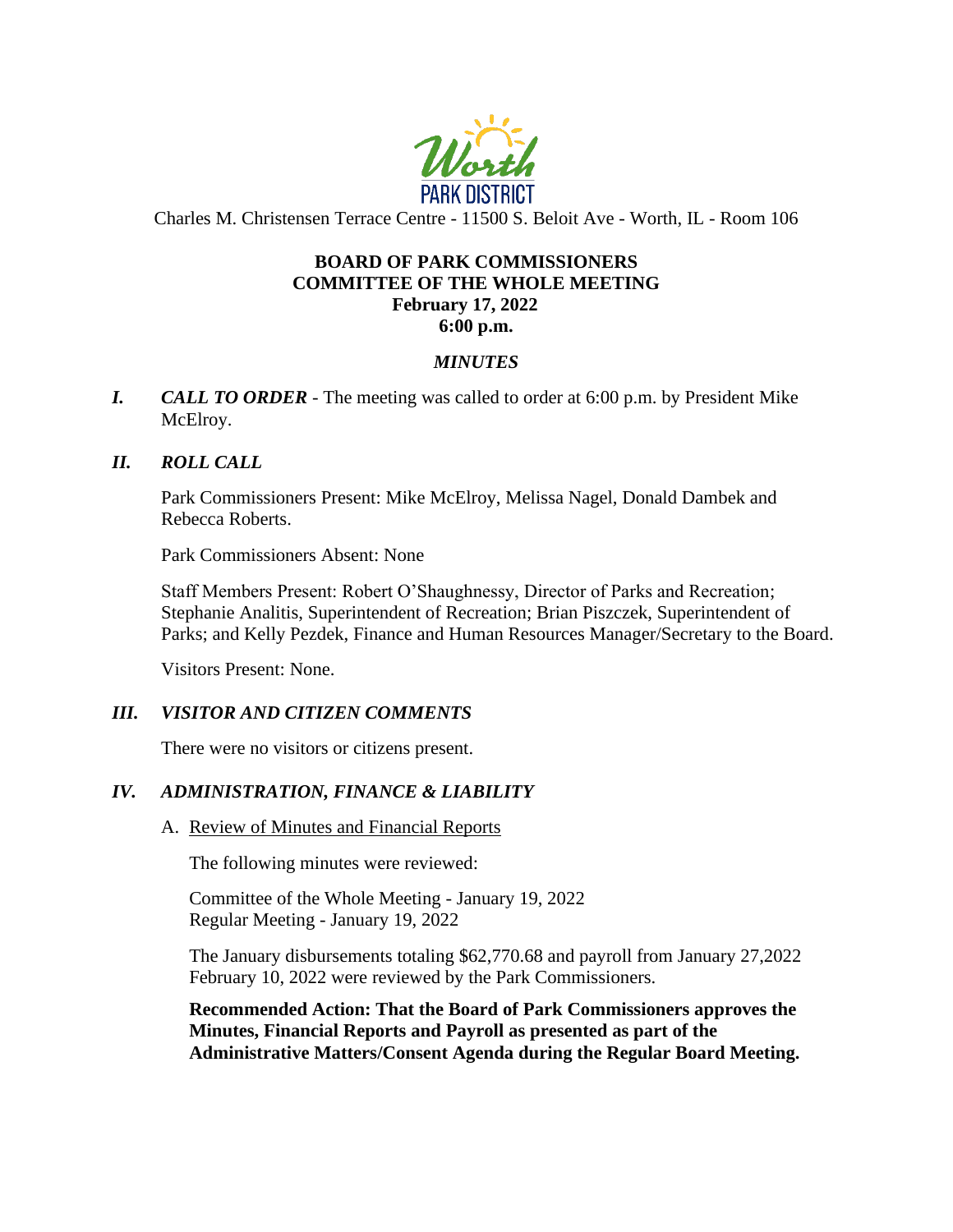B. Agency and Department Goals - FY 2022-23

A compilation of goals devised by staff for the next FY 2022-23 was presented. The Park District should have a set of comprehensive agency goals which reflect the relationship of the mission statement and providing an overall direction it should be pursuing.

In addition, the Park District should have department goals, which take into consideration and are related to the mission statement. The department goals are divided into long-term (2-5 years) and short-term (1 year). This year it was requested of the recreation and parks departments to expand on the goals to include different areas and areas of the parks to improve.

Each year, as part of the budget process, the Park Board is to review the goals and offer any input to staff regarding. The goals for the present fiscal year will be evaluated at the conclusion of the fiscal year.

# **Recommended Action: That the Board of Park Commissioners approves the Agency and Department Goals (long-term and short-term) as part of the budget process for FY 2022-23.**

C. Full-Time Employee Salary and Pay Rates - FY 2022-23 The proposed salary and pay rates for full-time employees for FY 2022-23 were presented.

**Recommended Action: That the Board of Park Commissioners approves the Full-Time Employee Salary and Pay Rates for FY 2022-23.**

D. Part-Time Employee Pay Rates - FY 2022-23

The proposed pay rates for part-time employees for FY 2022-23 were presented.

### **Recommended Action: That the Board of Park Commissioners approves the Part-Time Employee Pay Rates for FY 2022-23.**

### *V. FACILITY, PARKS & PLANNING*

#### A. Master Plan Update Discussion

Discussion continued on a potential referendum for the Park District. A variety of ballot questions used by other Park Districts throughout the state were presented, along with promotional pieces used.

#### **Recommended Action: No action recommended.**

B. Capital Projects - FY 2022-23 and Beyond

A complete list of projects for all park areas was presented to show the Board all the needs in each area. Approval for the upcoming fiscal year was delayed one month